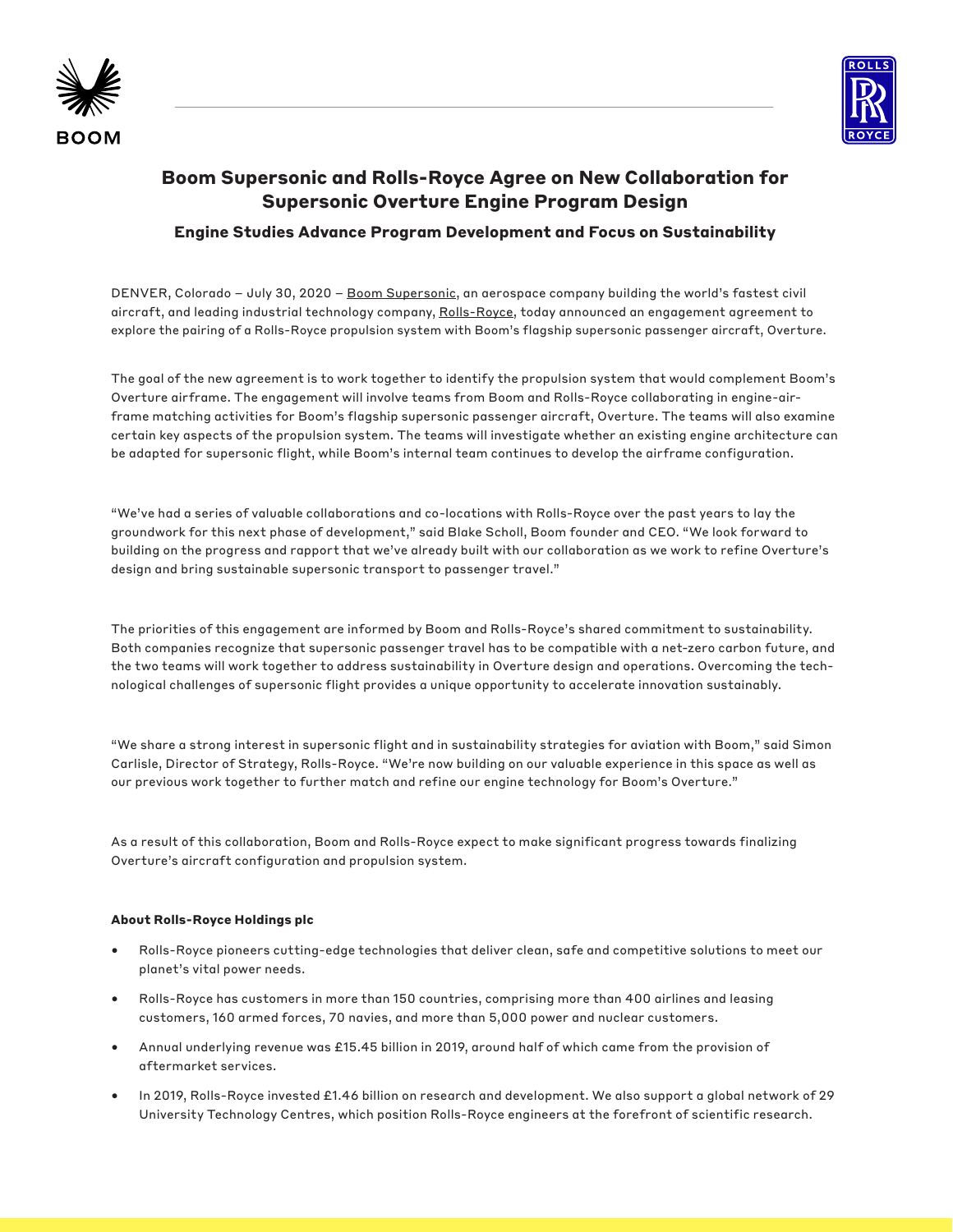



#### **About Boom**

Boom Supersonic is redefining commercial flight by bringing supersonic flight back to the skies with Overture. This historic commercial airliner is designed and committed to industry-leading standards of speed, safety, and sustainability. Boom's vision is to bring families, businesses, and cultures closer together through supersonic travel and make the world dramatically more accessible. Boom is the first commercial airplane manufacturer to commit to a carbon-neutral flight test program and to build sustainability into its entire aircraft program. The company is backed by world-class investors and has 30 aircraft on pre-order. Founded in 2014, Boom has assembled a team of over 140 full-time employees who have made contributions to over 220 air and spacecraft programs. For more information, please visit https://boomsupersonic.com.

#### **Contacts for the Media**

Aubrey Lerche +1.303.590.5239 press@boomsupersonic.com

Emma Fahy +44 7552 213555 emma.fahy@rolls-royce.com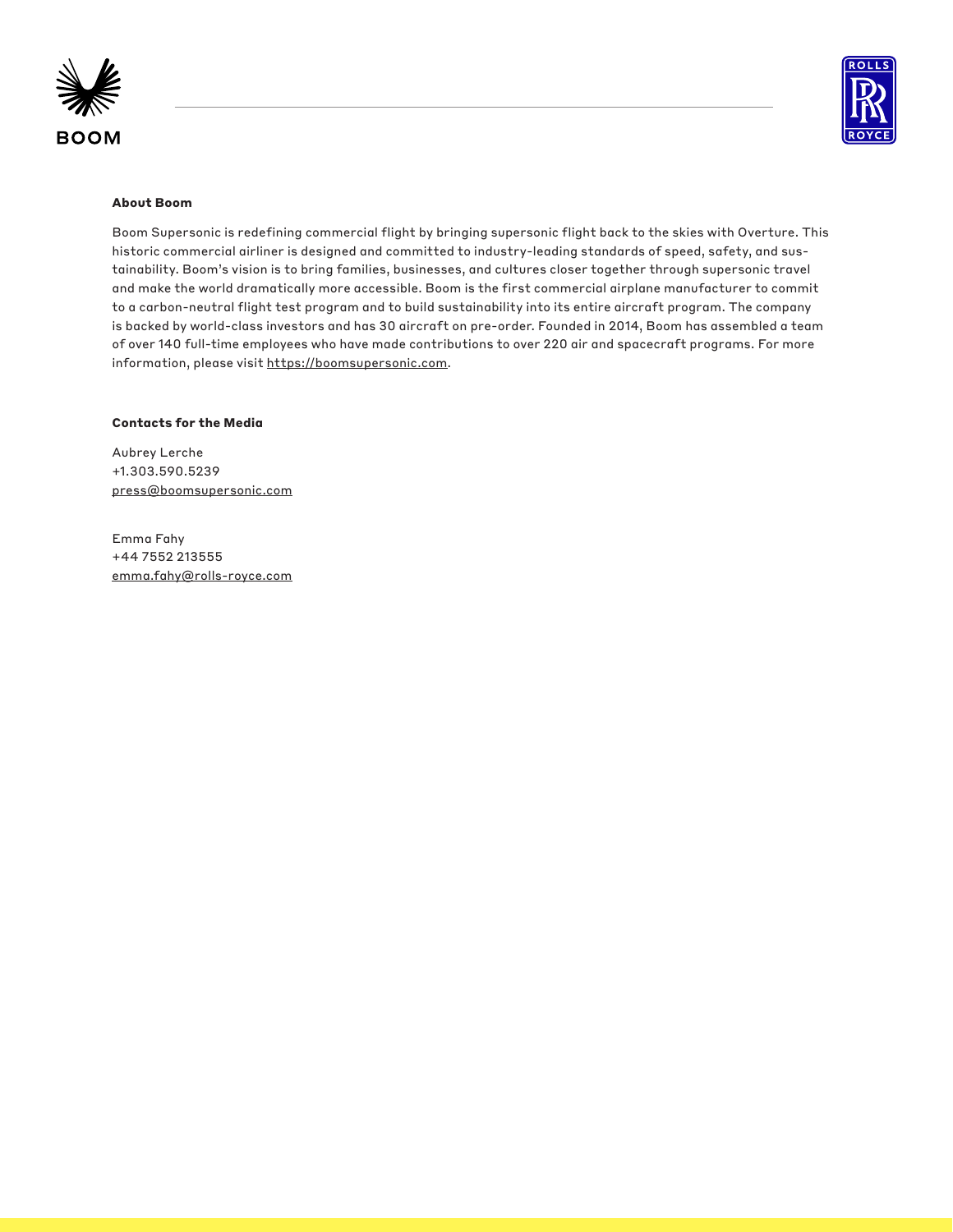



# **Sustainability FAQs**

### **Can supersonic flight really be sustainable?**

Sustainable supersonic flight has recently become possible thanks to steady progress in efficient aircraft design, the continuing development of sustainable aviation fuel infrastructure, and the increasing availability of high-quality carbon offsetting. Boom has long been carefully focused on minimizing Overture's environmental impacts, including both noise and emissions footprints, and Rolls-Royce shares this priority.

Supersonic flight will make the world dramatically more accessible, and it is critical that this improvement in global connectivity does not adversely impact the health of the planet. Sustai nability has been a key tenet of Boom's culture since the company's inception, and we incorporate environmental considerations into every key decision at Boom. Here are a few of the measures we are taking at Boom and on the Overture program:

- Committing to a fully carbon-neutral test program for the XB-1 demonstrator, using the opportunity to build relationships with SAF and carbon offset providers.
- Ensuring Overture's design maximizes fuel efficiency, reducing carbon emissions and operating costs hand in hand.
- Facilitating carbon-neutral Overture operations by accounting for SAF and offsetting starting early in the development program.
- Planning for a LEED-certified Overture production facility and assessing how to maximize aircraft end-of-life recycling.

For many people, supersonic travel is still synonymous with Concorde, which was a technological marvel of its time. But aerospace technology has advanced greatly since Concorde was built, specifically three areas of innovation will greatly improve the fuel efficiency of Boom's flagship, Overture.

- **• Engine.** Concorde used afterburning engines that were state of the art when designed; Overture will use more efficient engines. This is where Boom and Rolls-Royce's shared commitment to sustainability comes in. We feel confident that Rolls-Royce will be able to create the most efficient engine possible for Overture.
- **• Materials.** Concorde was constructed of aluminum. Overture will use carbon composites which are not only lighter, but more easily shaped into aerodynamically optimal forms.
- **• Aerodynamics.** Advanced computing allows thousands of iterations of aerodynamic testing, whereas Concorde was designed using slide rules and costly wind tunnel models, limiting the ability to optimize.

### **What are the most promising sources of sustainable aviation fuel (SAF)?**

The route to building a SAF-powered supersonic fleet relies on many sources of SAF—together, they will form a key part of addressing the carbon footprint of Overture. While we are interested in traditional, plant-based biofuels, we are excited about the possibilities of municipal solid waste, industrial waste gases, and atmospheric carbon dioxide as innovative SAF feedstocks, as well as exploring the use of synthetic fuels and e-fuels.

Because supersonic airplanes will complement—not supplement—the subsonic fleet, we are keen to identify novel SAF sources that won't compete with subsonic uses. Over the course of our engine development program, we plan to test SAF from a number of pathways to ensure proper engine function.

Rolls-Royce is working with the public sector and collaborating with the oil and gas industry to drive wider availability of sustainable fuels.